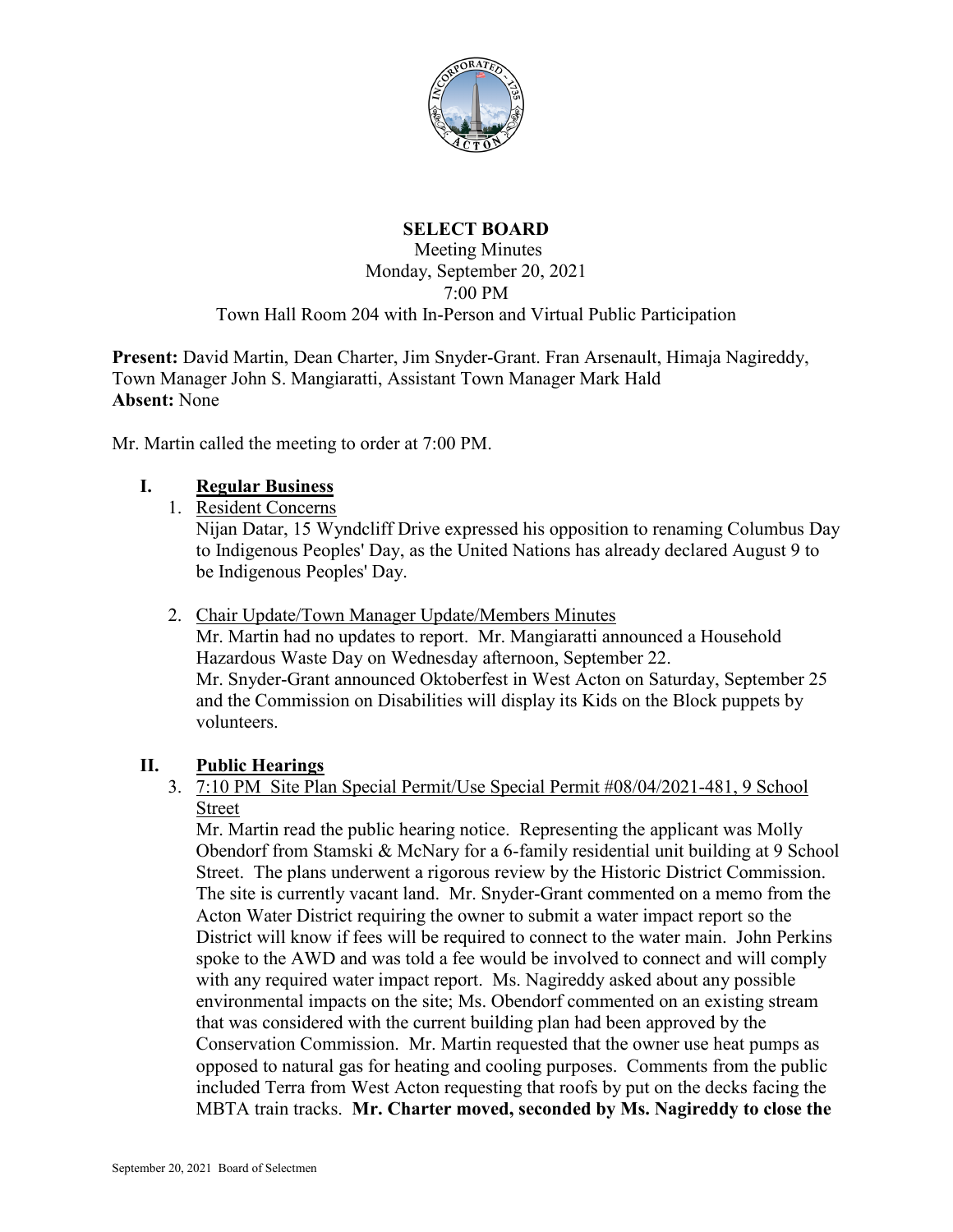

**public hearing and voted unanimously 5-0.** Mr. Martin would like to consider the items on the peer review to be addressed and replacing the proposed natural gas and air conditioners with heat pumps before any decision is made. Mr. Snyder-Grant commented that the peer review items should be addressed before a decision, and also the Town does not yet have the authority to mandate that developers install heat pumps versus natural gas, despite the recent warrant article passed at the previous Town Meeting. He encouraged the developer to consider the installation of heat pumps. Mr. Mangiaratti suggested that if the Board wishes the developer to consider its recommendations, to not close the hearing and consider continuing the hearing to the next meeting. **Mr. Snyder-Grant moved, seconded by Ms. Arsenault to reopen the public hearing and to continue to October 4, 2021 at 7:40 PM and voted unanimously 5-0.**

#### 7:40 PM Main Street/Prospect Street Redesign and Complete Streets

Town Engineer QinRui Pang and Rosie Jaswal from Toole Design presented the Prospect Street and Main Street intersection redesign concepts. The intersection was evaluated in 2018 for potential improvements, two public forums were held in 2018 and 2020 to incorporate public input with suggested improvements. Mr. Martin was in favor of concept D and requested the crosswalk be relocated across from the entrance to the Great Hill conservation land, and to have enough room between cars at the intersection for turning north or south onto Main Street. Mr. Charter commented in favor of Concept D, which allows for the possibility of adding traffic signals in the future. Ms. Nagireddy asked if accommodation for school busses turning onto Main Street was considered in the design.

Public comment: Terra from West Acton questioned if the previous concept that would make people go onto Main Street to get back to Prospect is now the change for concept D, and does not think adding traffic signals would be appropriate. Ann Chang, Billings Street, concerned about the redesign and the new traffic flow with the potential of increased accidents given the queue lines during rush hour trying to turn north onto Main Street. Ms. Jaswal responded by explaining the design is splitting up the turning queue at the intersection. **Mr. Charter moved, seconded by Ms. Nagireddy to request the Town Manager move forward with concept D and voted unanimously 5-0.**

4. 8:00 PM Public Listening Session, American Rescue Plan Act Funds

Mr. Martin commented that at the next meeting Board members should be prepared to list priority items that are under \$7 million to make preliminary decisions on spending. The Board will then request the Town Manager make a formal proposal for funding expenditure at its October 18 meeting. Mr. Mangiaratti outlined where the Board is currently in the process of decisions for approving the projects that will receive money from ARPA. Funding available includes a \$2,476,667 municipal allocation, plus a \$4,596,066 county reallocation. The public input period included presentations to both the Select Board and the Finance Committee, a public survey was made available on the Town website, public notices were sent through email,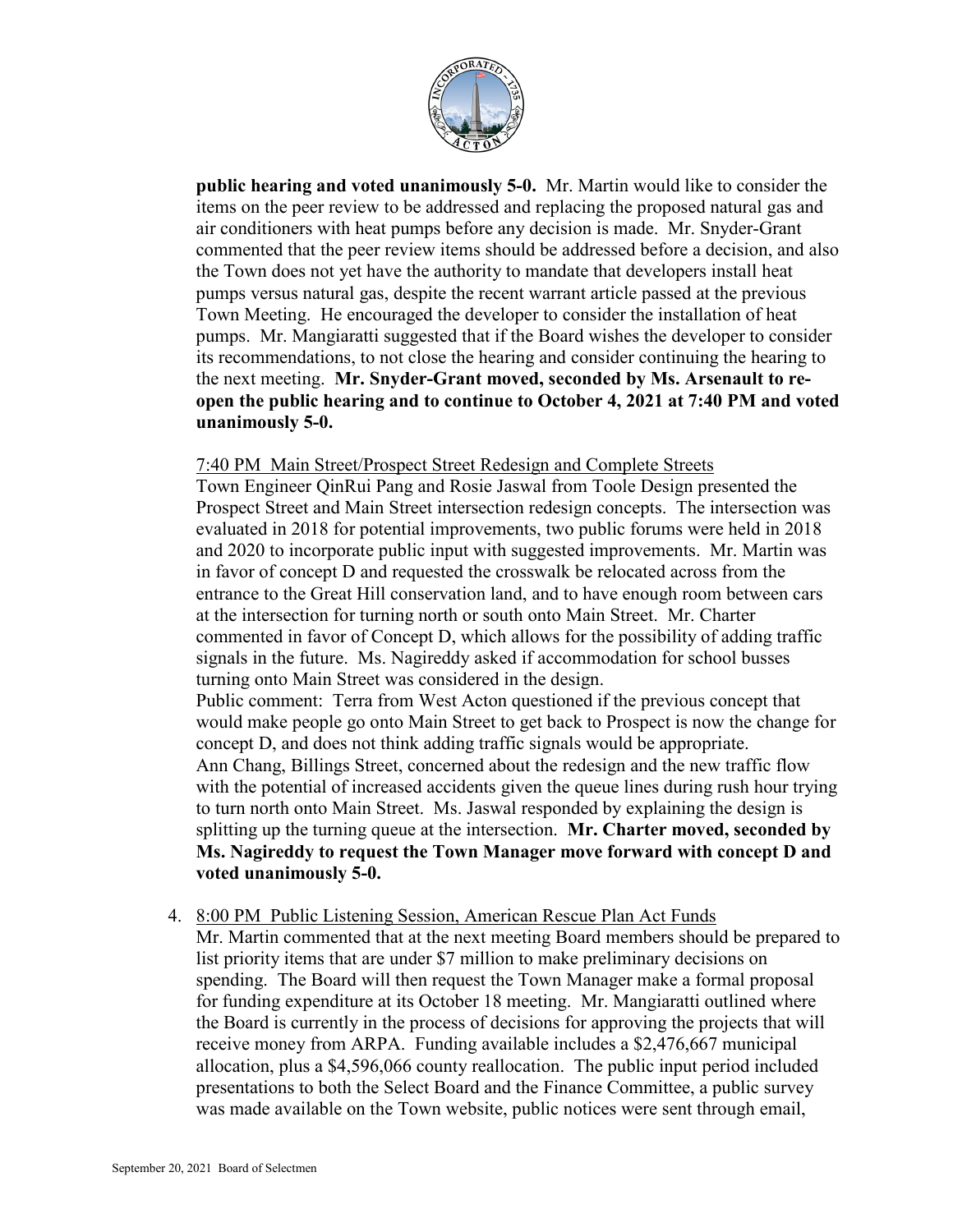

social media and the website, the listening session today, and accepting public comments in writing to the Select Board before October 13, 2021. Mr. Martin opened up for comments from the public.

Kyra Wilson-Cook, Vice-Chair of the Acton-Boxborough Regional School Committee – requesting funding for the ABRSD for mitigation strategies to recuperate in the amount of approximately \$2 million.

Dan Malloy, Economic Development Committee – advocating for support for the feasibility study for Great Road Sewer Project.

Jason Cole, 63 Nashoba Road – supports replacement of the shortfall in local receipts, items listed on the Capital Improvement Plan, no new full-time employees, no funding for the Asa Parlin House and Great Road Sewer Study, fund a mental health services for Town-wide services not solely focused for the school district. Linda Vieira, Pope Road – asked how the Asa Parlin House and the Great Road Sewer Feasibility Study are related to the pandemic recovery. Requested adding a suggestion to fund community involvement in town government, specifically increasing voting turnout during town elections by sending out postcards to residents, and supports items P32-P41.

Larry Kenah, Chair, Economic Development Committee – supports the sewer feasibility study on Great Road corridor.

Terra, West Acton – supports using funds for rehabbing units, hiring a social worker, building a community center, and does not support the Great Road sewer feasibility study, and to continue funding rental assistance and small business relief.

Alissa Nicol, School Street – supports revenue replacement, support projects that positive impact on programs or people or business that have been negatively impacted from the pandemic, opposes construction of affordable housing and supports funding rehabilitating current housing stock, opposes the sewer feasibility study and sewer expansion to the Acton Housing Authority building project.

Erika Amir-Lin, Old Stonebrook Road and President of the Nagog Treatment Facility – requesting funding for the Nagog Treatment Facility in the amount of \$300,000 for financial assistance to update and support ongoing operations.

Barry Rosen, Acton Water District Commissioner

The Acton Water Board of Commissioners is requesting PFAS Mitigation funding of \$2 million.

Board members discussed areas of support for funding requests.

# **III. New/Special Business**

- 5. Consider American Rescue Plan Act Allocation for FY22 Revenue Replacement The Finance Committee endorsed using the ARPA funds to make up for the loss in local receipts. **Mr. Snyder-Grant moved, seconded by Mr. Charter that the Select Board endorse the use of \$400,000 in ARPA funds to replace the shortfall in estimated local receipts revenue in the FY22 budget and voted unanimously 5- 0.**
- 6. COVID-19 Updates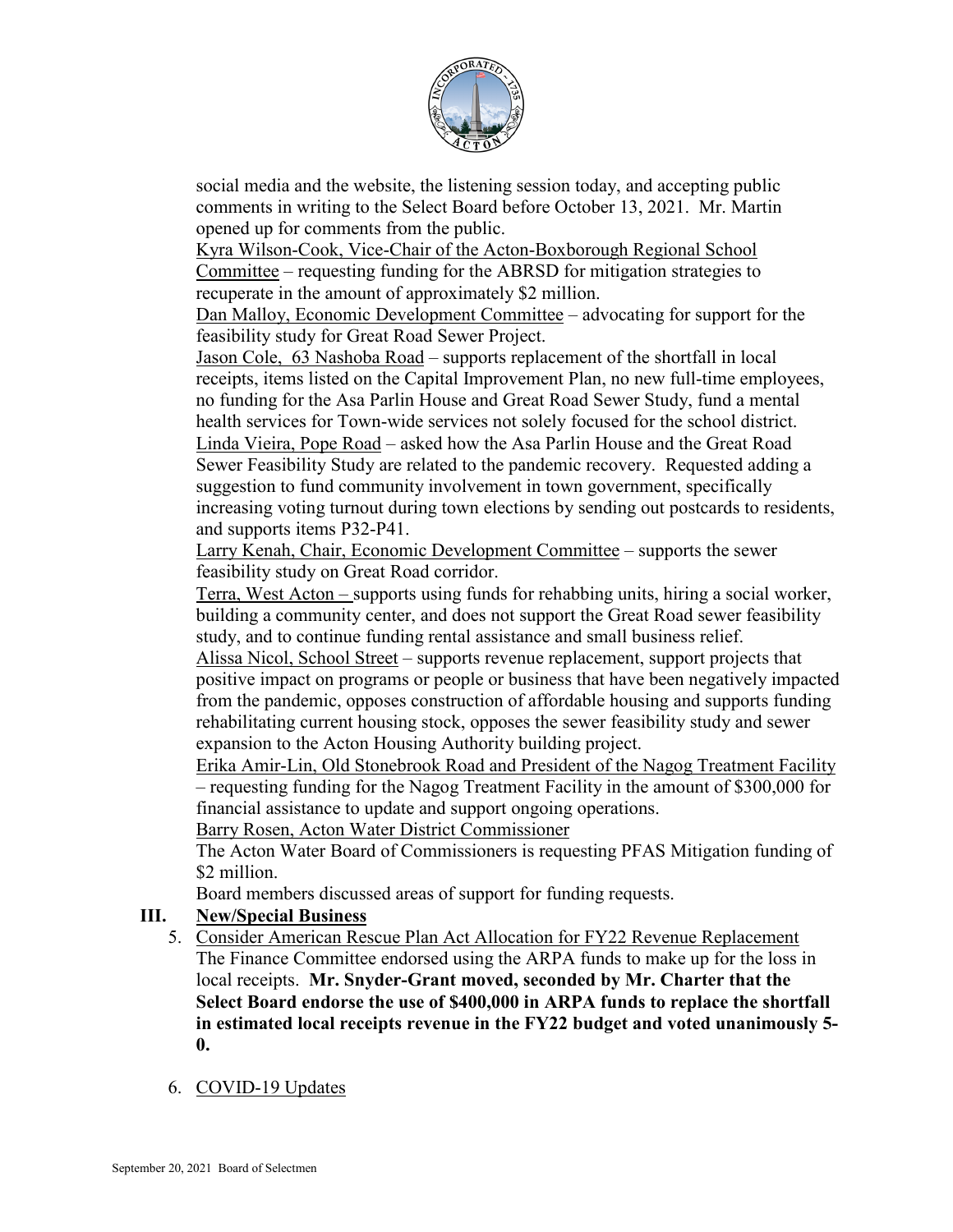

Mr. Mangiaratti announced that there was not much to report other than working very closely with Public Health trends and having weekly meetings with an internal COVID-19 team and encouraging employees to take advantage of COVID testing. Current case numbers are in the teens as of last week. The current number of active cases is 11 for total number of documented cases at 1,104.

7. Approve Intermunicipal Agreement for Temporary Health Inspector Support for the Town of Maynard

Mr. Mangiaratti explained that the Town of Maynard is requesting temporary assistance for Health inspections while they look to fill a current Health Director vacancy. **Ms. Nagireddy moved, seconded by Ms. Arsenault to approve the Intermunicipal Agreement for Temporary Health Inspection support for the Town of Maynard and voted unanimously 5-0.**

- 8. Approve Local Initiative Program Regulatory Agreement for 26 Carlisle Road, Acton **Mr. Charter moved, seconded by Ms. Arsenault to approve the Local Initiative Program Regulatory Agreement for 26 Carlisle Road and voted unanimously 5- 0.**
- 9. Indigenous Peoples Day Discussion

Ms. Nagireddy drafted a statement for the Board to consider. The Board opened the agenda topic to the public for comment.

**Ms. Nagireddy moved, seconded by Mr. Snyder-Grant that the Acton Select Board recognizes the second Monday in October as Indigenous Peoples Day, and, in accordance with the statement they voted in favor for on September 13, 2021, is dedicated to launching a process of consultation with indigenous communities and Acton residents with the intent of preparing a formal declaration to make Indigenous Peoples Day official in the Town of Acton within the coming months.** Mr. Martin suggested to have the timeline extended to the end of the fiscal year. **Ms. Nagireddy moved to amend the statement, seconded by Mr. Snyder-Grant and voted unanimously 5-0.**

**IV. Consent Items** 

**Mr. Snyder-Grant held consent item 11. Mr. Charter moved, seconded by Mr. Snyder-Grant to approve consent items 12-17 inclusive and voted unanimously 5-0.**

Mr. Snyder-Grant questioned the location in the part of the plaza where Boston Market is and if the loading dock was specifically just for the portion where Boston Market will be leasing. Mr. Mangiaratti confirmed the leased location. **Mr. Snyder-Grant moved to approve consent item 11 Minor Amendment Site Plan Special Permit #7/26/00-372, 145 Great Road Boston Market, seconded by Mr. Charter and voted unanimously 5-0.**